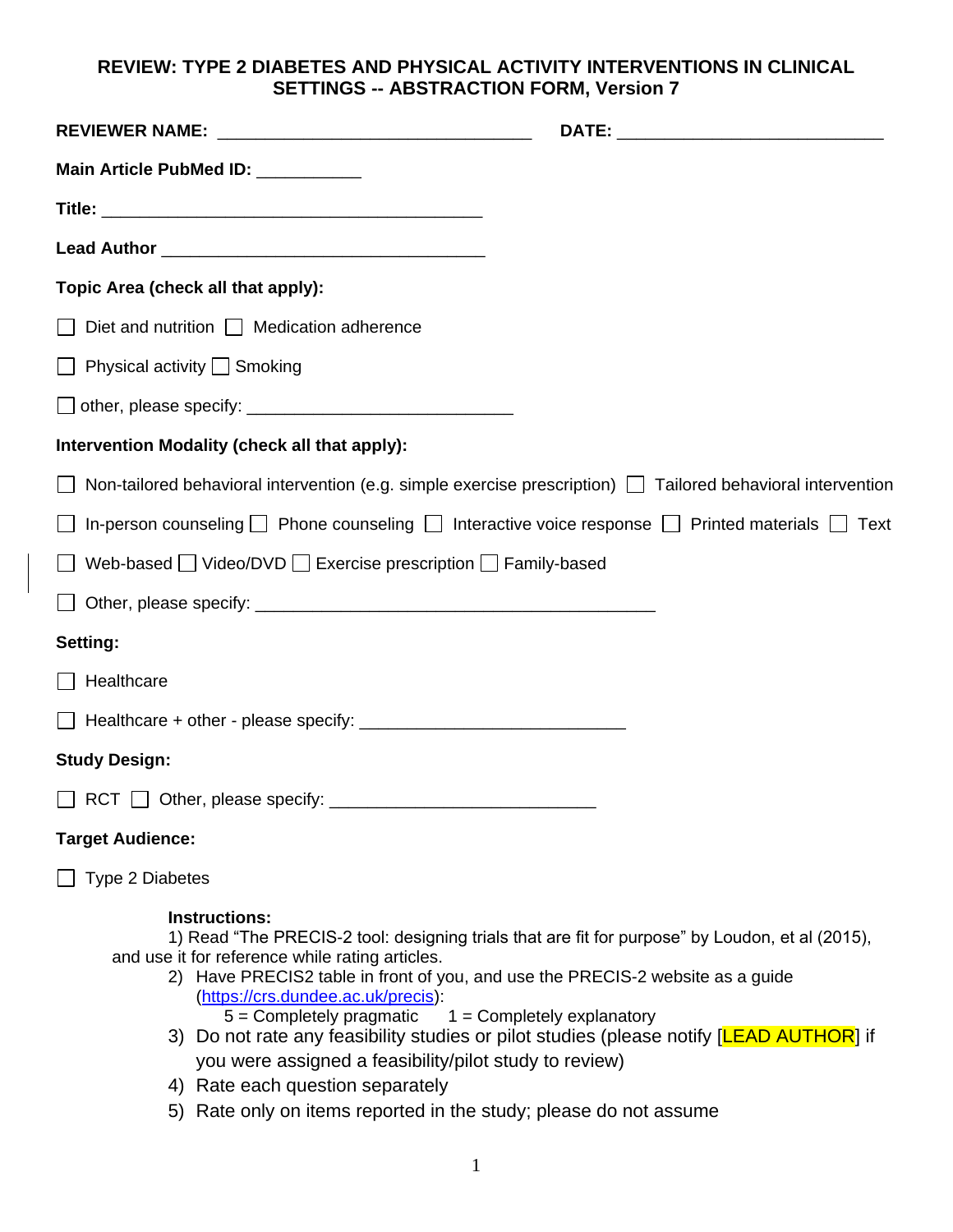- 6) Use "NA" rating *only* when truly necessary, meaning truly "not applicable" (i.e. webonly intervention, no staff necessary)
- 7) If multi-component intervention, rate conservatively (i.e. towards explanatory), focusing on physical activity component
- 8) If study design has multiple arms, rate only the physical activity arm as treatment arm
- 9) If study design has multiple arms with more than one physical activity arm, then rate the more complex physical activity arm as treatment arm and least complex as control and;
- 10)Use Comment section for any issues, concerns, or items worth highlighting
- 1. **Eligibility Criteria** (exclusions, only include motivated) the extent to which participants in the trial are similar to those who would potentially receive the intervention in the usual care setting EXAMPLE: Early treatment with prednisolone or acyclovir in Bell's Palsy (Sullivan FM, Swan IR, Donnan PT, et al., 2009)
	- Inclusion criteria Patients with confirmed diagnosis: > 16 years of age with unilateral facial nerve weakness of no identifiable cause who presented to primary care or an emergency department and could be referred to a collaborating otorhinolaryngologist <72 hours after the onset of symptoms.
	- Exclusion criteria Pregnancy, breast feeding, uncontrolled diabetes, peptic ulcer disease, suppurative otitis media, herpes zoster, multiple sclerosis, systematic infection, sarcoidosis and other rare conditions, and an inability to provide informed consent.
	- Extra test Randomised controlled trial of Bell's palsy treatment requited senior otorhinolaryngologist in hospitals to confirm a patient's eligibility to participate. Bell's palsy is usually diagnosed by a general practitioner in primary care.
	- Suggested PRECIS score 2, rather explanatory

| 5                                | 4 | 3                                | $\overline{2}$ |                             |
|----------------------------------|---|----------------------------------|----------------|-----------------------------|
| <b>Completely Pragmatic</b>      |   |                                  |                | Completely                  |
|                                  |   |                                  |                | Explanatory                 |
| $\rightarrow$ No exclusions.     |   | $\rightarrow$ Some exclusions    |                | $\rightarrow$ Stepwise      |
| $\rightarrow$ Selection criteria |   | $\rightarrow$ Selection criteria |                | selection criteria.         |
| highly inclusive                 |   | limit study                      |                | $\rightarrow$ Restricted to |
| $\rightarrow$ Systematic effort  |   | population to an                 |                | participants highly         |
| made to recruit                  |   | extent                           |                | responsive to               |
| sample representative            |   | $\rightarrow$ Most "typical"     |                | experimental                |
| of population setting            |   | participants included            |                | intervention.               |
| expected to receive              |   |                                  |                | $\rightarrow$ Sample much   |
| intervention in usual            |   |                                  |                | more narrow than            |
| care setting                     |   |                                  |                | expected                    |
|                                  |   |                                  |                | representative              |
|                                  |   |                                  |                | population.                 |
| Comments:                        |   |                                  |                |                             |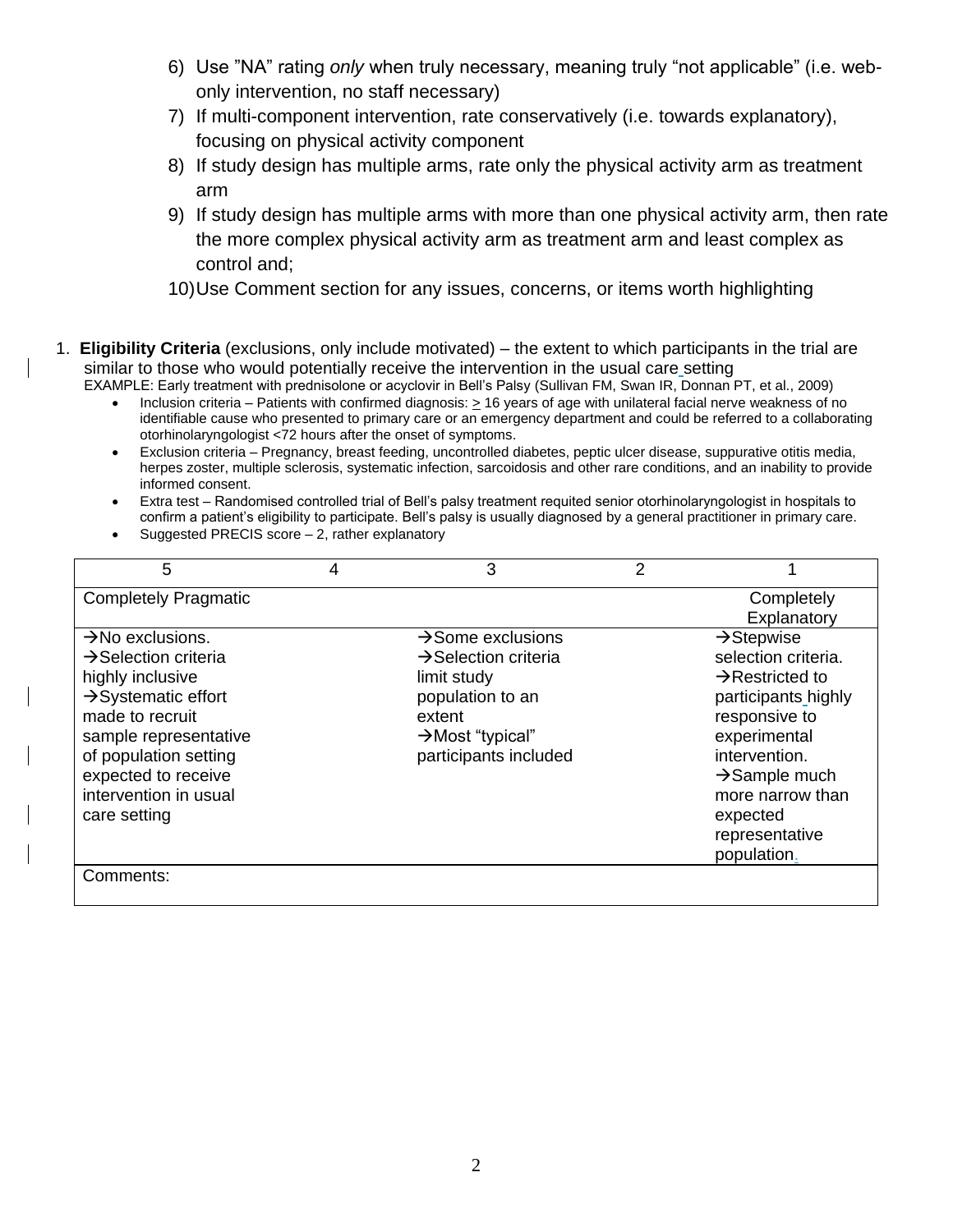- 2. **Recruitment Path** (effort made to recruit participants) how much extra effort is made to recruit participants over and above what would be used in the usual care setting to engage with patients EXAMPLE: Leukotriene antagonists for asthma treatment (Price D, Musgrave SD, Shepstone L, et al., 2011)
	- Initially extra resources were used to recruit patients at 53 primary care practices. Patients were recruited via a postal questionnaire to identify symptoms and trial eligibility, not just to invite to participate. This would push the recruitment path of this domain towards the explanatory end. By using this method of recruitment, which requires administration not normally present in primary care, it is possible that responders may be healthier than those at the clinic being invited to the trial and also more highly motivate and compliant as they have come through a different route than those invited during a clinic attendance.
	- In this trial, recruitment was inadequate using a postal questionnaire, so participants were then recruited through clinic attendances changing the recruitment towards a more pragmatic trial design, creating results which are more applicable to users of the results in a primary care setting.
	- Suggested PRECIS score 2, rather explanatory; but, as trial continued, a PRECIS score of 3 (equally pragmatic and explanatory) since trial now more a mix of recruitment methods, some of which are feasible in usual care.

| 5                                                                | 4 | 3                        | 2 |                             |
|------------------------------------------------------------------|---|--------------------------|---|-----------------------------|
| <b>Completely Pragmatic</b>                                      |   |                          |   | Completely                  |
|                                                                  |   |                          |   | Explanatory                 |
| $\rightarrow$ Participants recruited                             |   | $\rightarrow$ Some extra |   | $\rightarrow$ General       |
| unobtrusively during                                             |   | effort and/or            |   | advertising without         |
| clinic visits or through                                         |   | resources used,          |   | relevance to clinic         |
| standard patient                                                 |   | above and                |   | population**                |
| outreach (e.g., use                                              |   | beyond what              |   | $\rightarrow$ Recruitment   |
| typical usual care                                               |   | would be used to         |   | requiring extra             |
| processes of outreach:                                           |   | recruit                  |   | effort                      |
| letters, automated calls                                         |   | participants in          |   | $\rightarrow$ High level of |
| or emails generated by                                           |   | usual PCMH               |   | incentive offered           |
| EMR)                                                             |   | care (e.g., staff        |   |                             |
|                                                                  |   | time needed to           |   |                             |
|                                                                  |   | contact people           |   |                             |
|                                                                  |   | from EMR                 |   |                             |
|                                                                  |   | search)                  |   |                             |
| Comments: ** SHOULD BE EXCLUDED FROM ANALYSIS IF THIS IS PRESENT |   |                          |   |                             |
|                                                                  |   |                          |   |                             |
|                                                                  |   |                          |   |                             |
|                                                                  |   |                          |   |                             |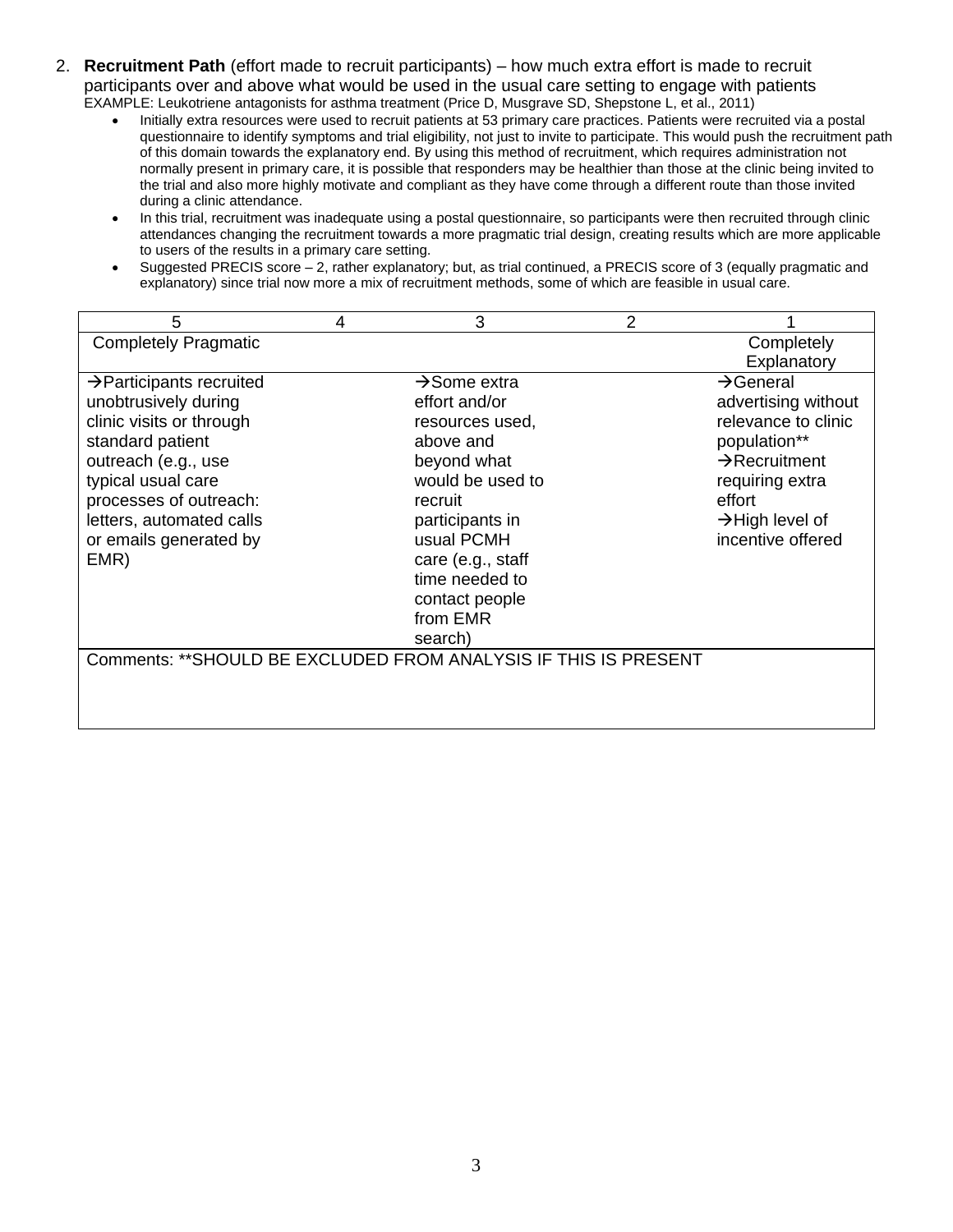3. **Setting** (how different are settings of trial from usual care?) – the difference in the settings of the trial from the usual care setting where the results are likely to be applied

EXAMPLE: Manual physical therapy versus corticosteroid injection to treat shoulder impingement (Rhon DI, Boyles RE, Cleland JA, et al., 2011)

- Single centre and specialised centre (Madigan Army Medical Center, USA), unlikely to be the usual setting for most individuals receiving physiotherapy for shoulder impingement.
- Suggested PRECIS score 2, rather explanatory, dependent on how different raters think the treatment centre is similar from usual setting in the country they live in.

| 5                              | 4 | 3                           | 2 |                                |
|--------------------------------|---|-----------------------------|---|--------------------------------|
| <b>Completely Pragmatic</b>    |   |                             |   | Completely                     |
|                                |   |                             |   | Explanatory                    |
| $\rightarrow$ Setting nearly   |   | $\rightarrow$ Setting is    |   | $\rightarrow$ Study not at all |
| identical to location          |   | partially                   |   | representative of              |
| where results are              |   | representative of           |   | usual care site (i.e.,         |
| intended to be applied         |   | usual care sites            |   | highly specialized             |
| (usual care)                   |   | $\rightarrow$ More than one |   | centers or tertiary-           |
| $\rightarrow$ Multiple centers |   | center involved             |   | care academic                  |
| selected for variation         |   |                             |   | centers)                       |
|                                |   |                             |   | $\rightarrow$ Few or one       |
|                                |   |                             |   | clinical center                |
|                                |   |                             |   | involved                       |
| Comments:                      |   |                             |   |                                |
|                                |   |                             |   |                                |
|                                |   |                             |   |                                |
|                                |   |                             |   |                                |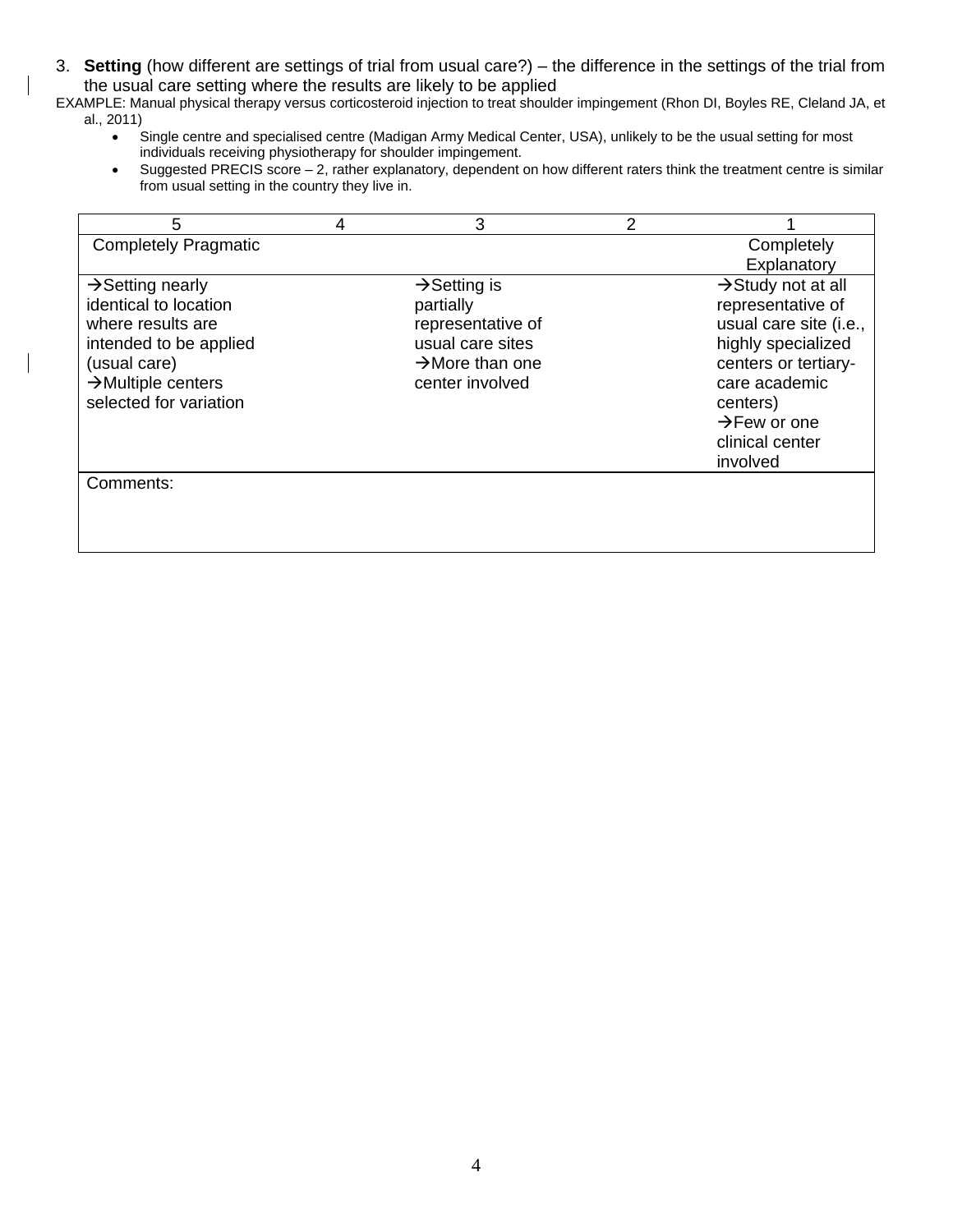4. **Organization** (resources, provider expertise, and organization of care delivery) – the difference between the resources, provider expertise, and the organization of care delivery employed in the intervention arm of the trial and those available in usual care

EXAMPLE: Establishment of Acute Respiratory Distress Syndrome (ARDS) Network in 1994 (NEJM, 2000)

- Multicenter clinical trials of ARDS treatments, but there was difficulty translating results from a trial involving low tidal volume (Vt) into usual clinical practice
- Ten academic centers with 75 intensive care units
- Extra staff, and very labor intensive
- Used additional equipment beyond usual care, none of which was planned for at the trial design stage
- Suggested PRECIS score 1, very explanatory

| 5                                    | 4 | 3                          | $\overline{2}$ |                            |
|--------------------------------------|---|----------------------------|----------------|----------------------------|
| <b>Completely Pragmatic</b>          |   |                            |                | Completely                 |
|                                      |   |                            |                | Explanatory                |
| $\rightarrow$ Intervention           |   | $\rightarrow$ Intervention |                | $\rightarrow$ Intervention |
| integrated into structure            |   | requires some              |                | requires many              |
| of usual care setting.               |   | extra staff time           |                | extra hours of             |
| $\rightarrow$ No extra staff time or |   | and additional             |                | staff time and             |
| resources required                   |   | infrastructure.            |                | additional                 |
| beyond what would be                 |   | $\rightarrow$ Requires     |                | infrastructure.            |
| expected in usual care               |   | moderate                   |                | $\rightarrow$ Requires     |
| (patient-centered                    |   | additional                 |                | additional                 |
| medical home).                       |   | training for               |                | highly                     |
| $\rightarrow$ Staff require no or    |   | intervention               |                | specialized                |
| minimal additional                   |   | delivery or                |                | staff and/or               |
| training beyond what is              |   | modest                     |                | significant                |
| expected in the usual                |   | additional                 |                | extra training,            |
| care setting                         |   | practitioner               |                | beyond what                |
|                                      |   | experience                 |                | is seen in                 |
|                                      |   | beyond what is             |                | usual care                 |
|                                      |   | expected in                |                | setting.                   |
|                                      |   | usual care (e.g.,          |                |                            |
|                                      |   | extra years in             |                |                            |
|                                      |   | practice, 1-2              |                |                            |
|                                      |   | days of special            |                |                            |
|                                      |   | training).                 |                |                            |
| Comments:                            |   |                            |                |                            |
|                                      |   |                            |                |                            |
|                                      |   |                            |                |                            |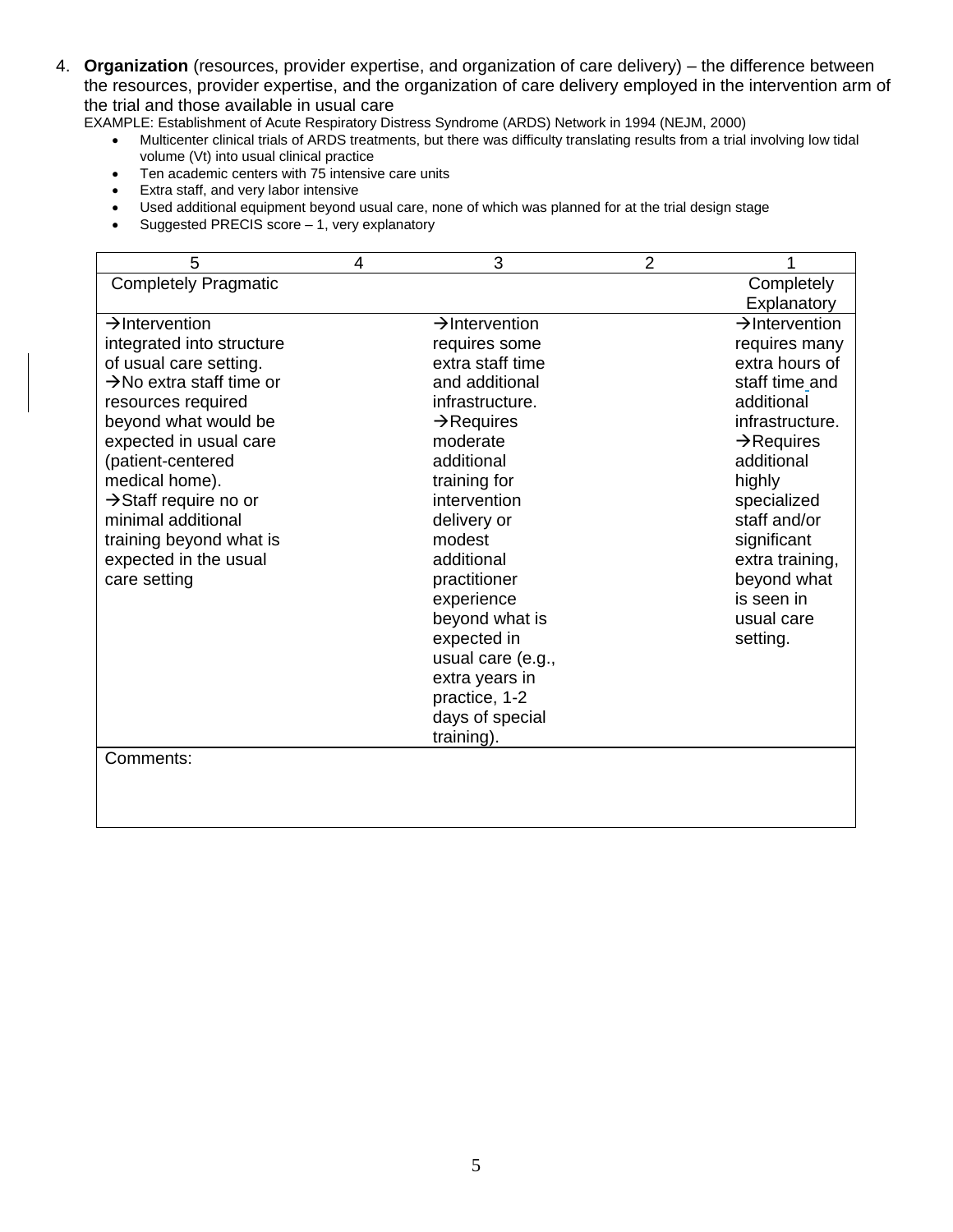#### 5. **Flexibility (delivery by intervention staff)** – the difference in flexibility of intervention delivery compared to the flexibility anticipated in usual care

EXAMPLE: Elective caesarean section syntocinon infusion trial (Murphy DJ, Carey M, Montgomery AA, et al., 2009)

- Protocol drive Much detail give, with protocol violations recorded in self reported case form. Investigators accept this may occur due to clinical needs (such as anaesthesia).
- Co-interventions Specific direction
- Complications Specific directions for managing complications or side effects
- Improving adherence No measures in place
- Suggested PRECIS score 2, rather explanatory

| <b>NA</b> | 5                                    | 4 | 3                          | $\overline{2}$ |                            |
|-----------|--------------------------------------|---|----------------------------|----------------|----------------------------|
|           | <b>Completely Pragmatic</b>          |   |                            |                | Completely                 |
|           |                                      |   |                            |                | Explanatory                |
|           | $\rightarrow$ No extra measures      |   | $\rightarrow$ Some         |                | $\rightarrow$ Extensive    |
|           | employed to increase                 |   | strategies to              |                | actions made               |
|           | practitioner adherence (but          |   | monitor and                |                | to enhance                 |
|           | OK to just monitor                   |   | increase                   |                | provider                   |
|           | practitioner delivery).              |   | practitioner               |                | adherence                  |
|           | $\rightarrow$ Program outline/M.O.P. |   | adherence.                 |                | attention to               |
|           | may be provided, but the             |   | $\rightarrow$ Intervention |                | details.                   |
|           | specifics of intervention            |   | delivery                   |                | $\rightarrow$ Intervention |
|           | delivery (e.g., dose                 |   | somewhat                   |                | highly                     |
|           | schedule, description of             |   | pre-specified              |                | specified and              |
|           | educational program) are             |   | but with some              |                | protocol-driven            |
|           | left to interpretation by            |   | flexibility                |                | (e.g., Highly              |
|           | practitioner.                        |   | (e.g., does                |                | specific                   |
|           |                                      |   | schedule,                  |                | Manual of                  |
|           |                                      |   | description of             |                | Procedures                 |
|           |                                      |   | educational                |                | $(M.O.P.)$ in              |
|           |                                      |   | program left               |                | place)                     |
|           |                                      |   | to discretion              |                |                            |
|           |                                      |   | of                         |                |                            |
|           |                                      |   | practitioner).             |                |                            |
|           | Comments:                            |   |                            |                |                            |
|           |                                      |   |                            |                |                            |
|           |                                      |   |                            |                |                            |
|           |                                      |   |                            |                |                            |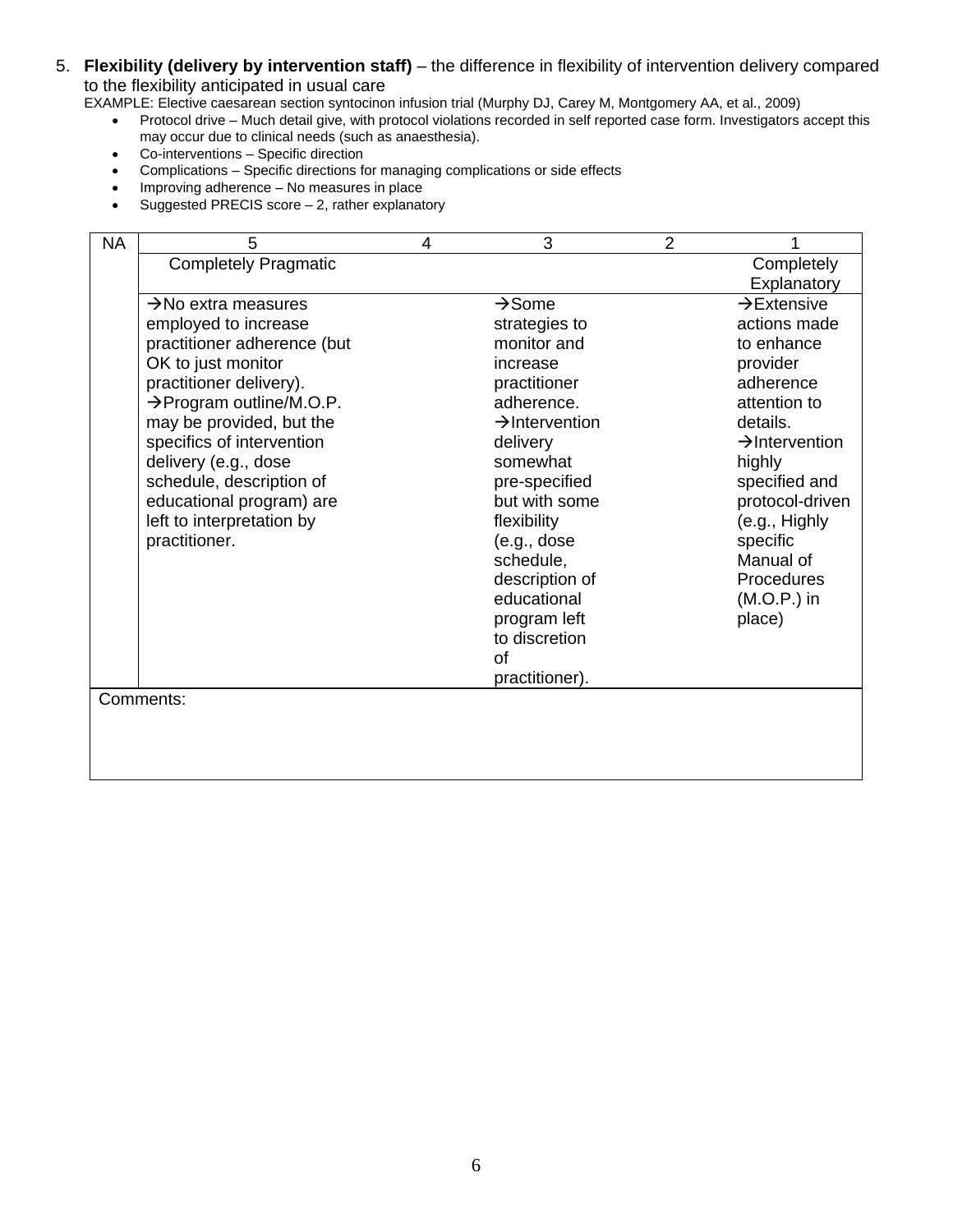6. **Flexibility (adherence)** – the difference in the flexibility in how participants engage with the intervention compared to the flexibility anticipated in usual care

- EXAMPLE: Music therapy to support communication in autistic children (Geretsegger M, Holck U, Gold C., 2012)
	- The sessions were all individual based on interaction with child and allowed for range of responses to the intervention
	- Suggested PRECIS score 5, very pragmatic

| 5                              | 4 | 3                   | $\overline{2}$ | 1                              |
|--------------------------------|---|---------------------|----------------|--------------------------------|
| Completely                     |   |                     |                | Completely                     |
| Pragmatic                      |   |                     |                | Explanatory                    |
| $\rightarrow$ No               |   | $\rightarrow$ A few |                | $\rightarrow$ Close monitoring |
| measurement of                 |   | strategies to       |                | $\rightarrow$ Actions to       |
| participant                    |   | measure and         |                | maximize                       |
| adherence to                   |   | increase            |                | participant                    |
| intervention                   |   | participant         |                | adherence                      |
| $\rightarrow$ No strategies to |   | adherence           |                | $\rightarrow$ Participants     |
| increase                       |   |                     |                | intentionally                  |
| participant                    |   |                     |                | excluded if unlikely           |
| adherence                      |   |                     |                | to be adherent                 |
| $\rightarrow$ Encouragement    |   |                     |                | (e.g., behavioral              |
| to comply with                 |   |                     |                | run-in phase where             |
| intervention is                |   |                     |                | physical activity              |
| acceptable (only if            |   |                     |                | tracking required to           |
| within the realm of            |   |                     |                | go on in trial)                |
| what would be                  |   |                     |                |                                |
| seen in usual care)            |   |                     |                |                                |
| $\rightarrow$ Requiring face-  |   |                     |                |                                |
| to-face                        |   |                     |                |                                |
| meetings/study                 |   |                     |                |                                |
| visits prior to                |   |                     |                |                                |
| randomization is               |   |                     |                |                                |
| acceptable unless              |   |                     |                |                                |
| the INTENT was to              |   |                     |                |                                |
| exclude non-                   |   |                     |                |                                |
| compliant                      |   |                     |                |                                |
| participants                   |   |                     |                |                                |
|                                |   |                     |                |                                |
| Comments:                      |   |                     |                |                                |
|                                |   |                     |                |                                |
|                                |   |                     |                |                                |
|                                |   |                     |                |                                |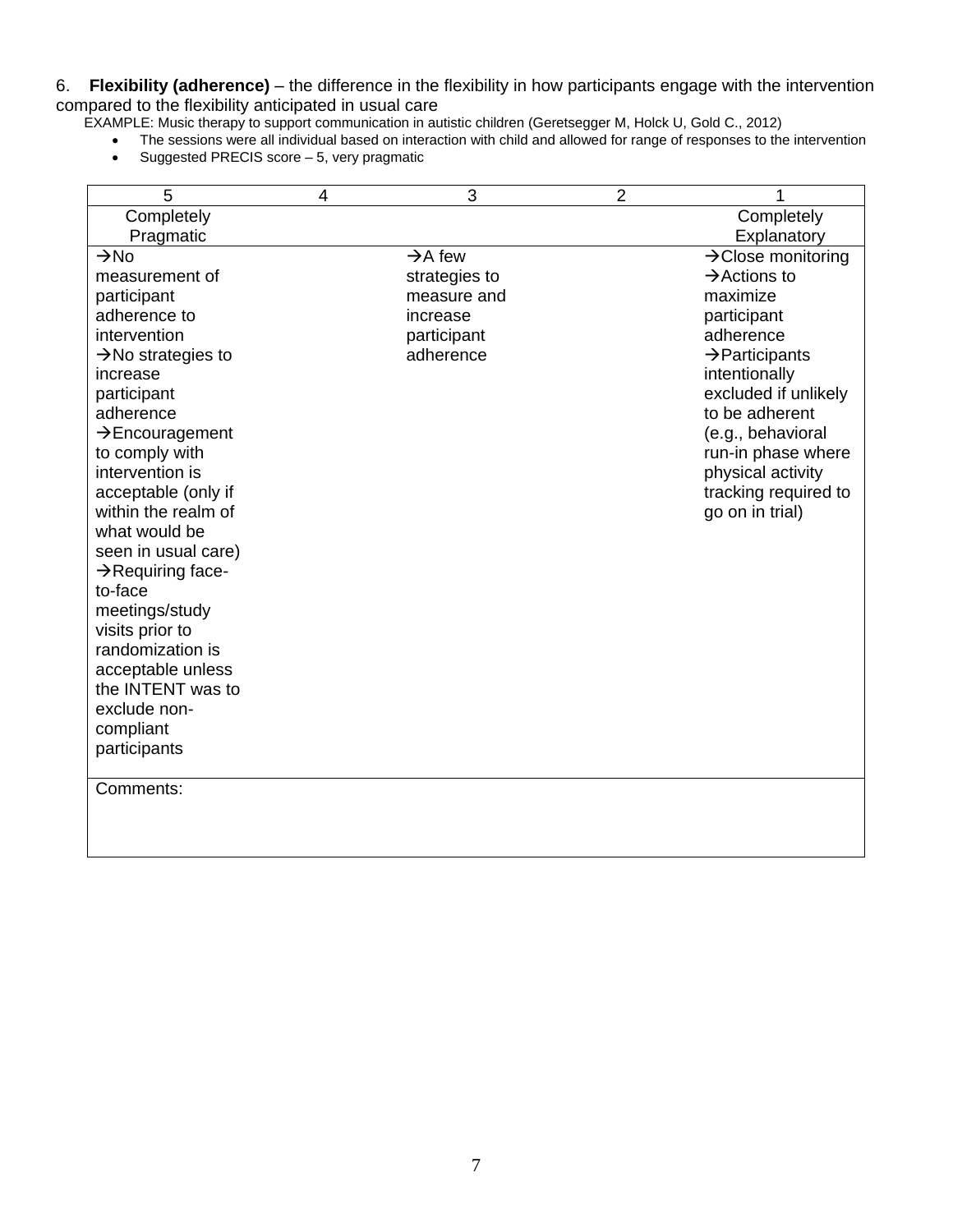7. **Follow-up** (how closely are patients followed up) – the difference in the intensity of follow-up of participants (including data requiring interaction) during the trial compared to the typical follow-up expected in usual care

EXAMPLE: Perioperative β blockade for patients undergoing infra-renal vascular surgery (Brady AR, Gibbs JSR, Greenhalgh RM, et al., 2005)

- Clinical follow-up until patient left hospital (discharge or death) or until 30 days after surgery, whichever was the longer, so more than usual care.
- Monitoring intensity involved more extensive data collection than usual:
	- o Pre-operation three-lead electrocardiogram (ECG) Holter monitor (Flashcard with 2x48 hour recording) set up on each patient and maintained for 72 hours.
	- o Troponin values at 1, 3, and 7 days after surgery (more usual for only 1 and 3 days after surgery)
	- $\circ$  ECG after randomization and at  $\overline{7}$  and 30 days after surgery.
- Unscheduled follow-up visits triggered by primary outcome a cardiovascular event (such as angina, myocardial infarction, stroke)
- Suggested PRECIS score 1, very explanatory

| 5                              | 4 | 3                        | $\overline{2}$ |                              |
|--------------------------------|---|--------------------------|----------------|------------------------------|
| Completely                     |   |                          |                | Completely                   |
| Pragmatic                      |   |                          |                | Explanatory                  |
| $\rightarrow$ No (or minimal)  |   | $\rightarrow$ Some added |                | $\rightarrow$ Much more      |
| additional visits of           |   | visits during            |                | frequent visits for          |
| study individuals              |   | intervention             |                | data collection              |
| during intervention            |   | phase                    |                | during intervention          |
| phase where may                |   | $\rightarrow$ Some data  |                | period.                      |
| influence efficacy             |   | collected during         |                | $\rightarrow$ Extensive data |
| $\rightarrow$ Ok if extensive  |   | intervention (but        |                | collected during             |
| data collected, as             |   | not much beyond          |                | intervention.                |
| long as it is after            |   | what would be            |                | $\rightarrow$ Frequent       |
| intervention                   |   | expected in              |                | practitioner follow-         |
| $\rightarrow$ No or infrequent |   | usual care)              |                | up                           |
| follow-up by                   |   | $\rightarrow$ Occasional |                |                              |
| practitioner                   |   | practitioner             |                |                              |
|                                |   | follow-up                |                |                              |
|                                |   |                          |                |                              |
| Comments:                      |   |                          |                |                              |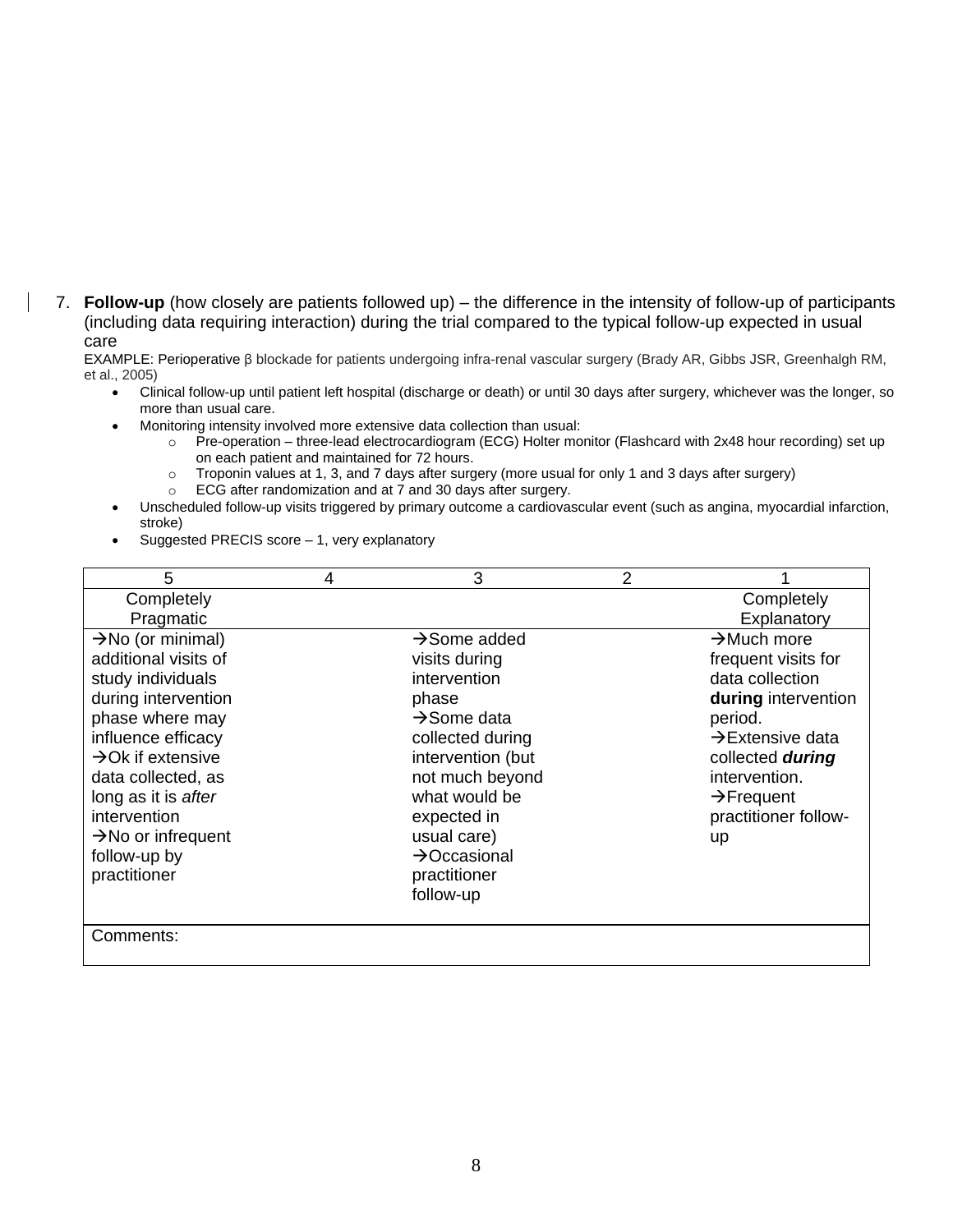8. **Primary Outcome** (how clinically meaningful and understandable is the PRIMARY OUTCOME to patients, healthcare providers, society, and policy makers; outcome could practically be assessed with resources available in usual care setting) – the extent to which the trial's primary outcome is directly relevant to participants and other stakeholders.

EXAMPLE: Early treatment with prednisolone or acyclovir in Bell's palsy (Sullivan FM, Swan IR, Donnan PT, et al., 2009)

- Primary outcome Recovery of facial function as rated on the House-Brackmann scale.
- Test not routinely used in primary care and requires training. It is, however, an easy clinical test widely used in secondary care for grading recovery from facial nerve paralysis caused by damage to lower motor neurons.
- Central adjudication Photographs taken of patients were assessed and graded independently by a panel of three experts (not general practitioners, who usually assess).
- Suggested PRECIS score 1, very explanatory

| 5                      | 4 | 3                      | 2 |                         |
|------------------------|---|------------------------|---|-------------------------|
| Completely             |   |                        |   | Completely              |
| Pragmatic              |   |                        |   | Explanatory             |
| $\rightarrow$ Primary  |   | $\rightarrow$ Clinical |   | $\rightarrow$ Only uses |
| outcome is             |   | measures that          |   | biomarkers or           |
| relevant,              |   | are somewhat           |   | measures/terms that     |
| understandable         |   | relevant and           |   | are not relatable to    |
| and important to       |   | understandable         |   | patients, society,      |
| patients' diabetes     |   | to patients,           |   | policy-makers and       |
| management as          |   | society, policy-       |   | healthcare              |
| well as to society,    |   | makers and             |   | providers.              |
| policy-makers and      |   | healthcare             |   | $\rightarrow$ Requires  |
| healthcare             |   | providers              |   | specialized training    |
| providers              |   | $\rightarrow$ Could be |   | to collect and not      |
| $\rightarrow$ Could be |   | assessed in            |   | feasible to measure     |
| assessed with          |   | usual care with        |   | in usual care.          |
| resources              |   | some additional        |   |                         |
| available in in        |   | training/expertise     |   |                         |
| usual care setting     |   |                        |   |                         |
|                        |   |                        |   |                         |
| Comments:              |   |                        |   |                         |
|                        |   |                        |   |                         |
|                        |   |                        |   |                         |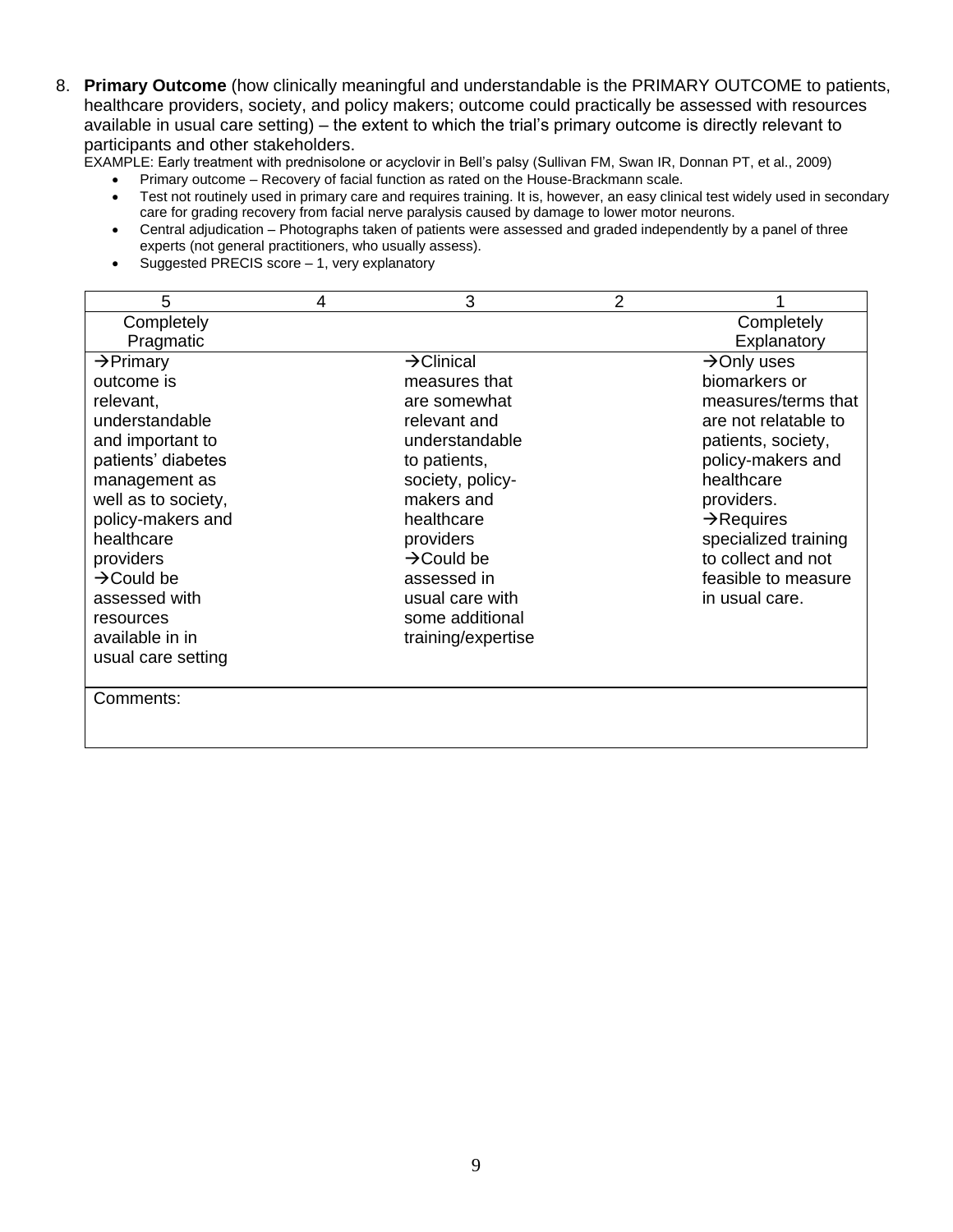### 9. **Analysis** (Intention-to-Treat; vs. supplemented by per protocol) – the extent to which all data is included in analysis of the primary outcomes

EXAMPLE: Effects of Rosuvastatin versus atorvastatin on LDL and HDL cholesterol in patients with type IIa or IIb hypercholesterolemia (Davidson M, Ma P, Stein EA, et al., 2002)

- Dietary lead in to screen and exclude non-compliers, then post-randomization excluded non-compliers who did not take medication, so "per protocol analysis." The trial did, however, include those who violated protocol, deviated from protocol, or withdrew (mainly due to adverse events)
- $\bullet$  Suggested PRECIS score  $-$  2, rather explanatory

| 5                             | 4 | 3                            | 2 |                                |
|-------------------------------|---|------------------------------|---|--------------------------------|
| Completely                    |   |                              |   | Completely                     |
| Pragmatic                     |   |                              |   | Explanatory                    |
| $\rightarrow$ ITT (all        |   | $\rightarrow$ ITT is primary |   | $\rightarrow$ Rather than ITT, |
| participants)                 |   | analysis but                 |   | uses a type of "as             |
| under usual                   |   | analysis rigor               |   | treated" analysis              |
| conditions, with              |   | reduced slightly             |   | $\rightarrow$ Data analyzed    |
| multiple                      |   | in some way                  |   | excludes individuals           |
| imputation of                 |   | $\rightarrow$ Various        |   | who                            |
| missing data                  |   | missing data                 |   | violated/deviated              |
| $\rightarrow$ No exclusion of |   | analytic                     |   | from protocol ("per            |
| data from non-                |   | procedures are               |   | protocol analysis"),           |
| compliant                     |   | OK as long as                |   | $\rightarrow$ Excludes data    |
| participants from             |   | not excluding                |   | from trial sites or            |
| analysis                      |   | due to poor                  |   | providers who                  |
| $\rightarrow$ No exclusion of |   | adherence                    |   | recruited below                |
| data from trial               |   |                              |   | expectations or had            |
| sites with lower              |   |                              |   | poor adherence                 |
| than expected                 |   |                              |   | $\rightarrow$ Various missing  |
| recruitment                   |   |                              |   | data analytic                  |
| $\rightarrow$ Various missing |   |                              |   | procedures are OK              |
| data analytic                 |   |                              |   | as long as not                 |
| procedures are                |   |                              |   | excluding due to               |
| OK as long as not             |   |                              |   | poor adherence                 |
| excluding due to              |   |                              |   |                                |
| poor adherence                |   |                              |   |                                |
|                               |   |                              |   |                                |
| Comments:                     |   |                              |   |                                |
|                               |   |                              |   |                                |
|                               |   |                              |   |                                |
|                               |   |                              |   |                                |
|                               |   |                              |   |                                |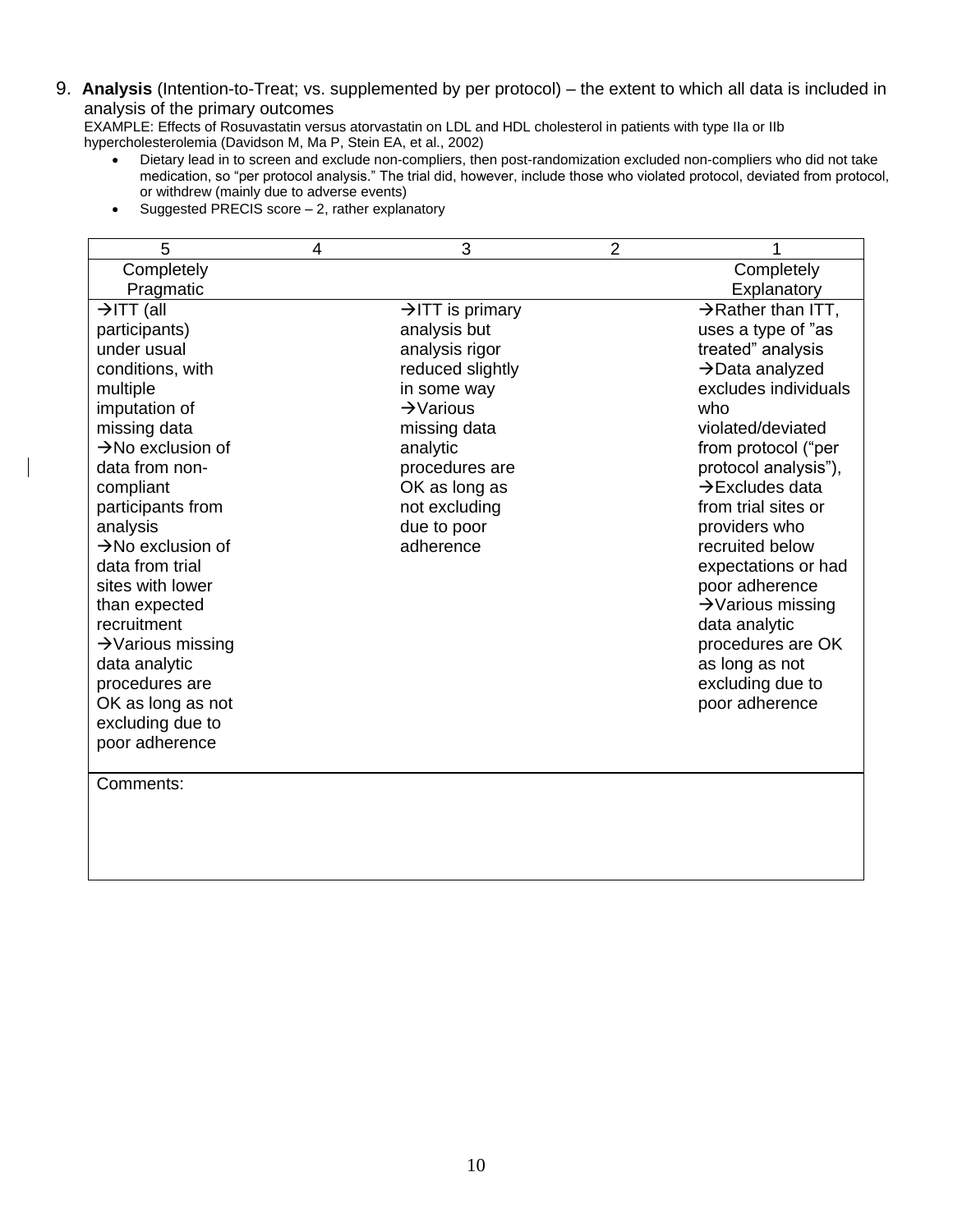### **Other External Validity Factors related to RE-AIM**

(Use same training and scoring steps as for main 10 PRECIS-2 ratings)

**10. Participant Engagement** (the extent to which participants' used all parts of the physical activity intervention, including services/materials)

| 5                           | 4 | 3                          | 2 |                                                 |
|-----------------------------|---|----------------------------|---|-------------------------------------------------|
| Completely                  |   |                            |   | <b>Completely Explanatory</b>                   |
| Pragmatic                   |   |                            |   |                                                 |
| $\rightarrow$ Reported and  |   | $\rightarrow$ Reported and |   | $\rightarrow$ No mention of participants' level |
| participants                |   | participants               |   | of engagement/interaction with                  |
| actively engaged            |   | periodically               |   | intervention (reporting attrition rate          |
| in intervention             |   | engaged in                 |   | does not qualify as engagement)                 |
| $\rightarrow$ High level of |   | intervention               |   | $\rightarrow$ Extremely low usage of service    |
| use of services.            |   | $\rightarrow$ Some use of  |   | materials                                       |
| materials                   |   | services,                  |   |                                                 |
|                             |   | materials                  |   | A) Mentioned in article                         |
|                             |   |                            |   | B) Not mentioned in article                     |
| Comments:                   |   |                            |   |                                                 |
|                             |   |                            |   |                                                 |
|                             |   |                            |   |                                                 |
|                             |   |                            |   |                                                 |

**11. Adaptation/Change** (extent of intervention modifications; corrections during study)

| 5                           | 4 | 3                          | 2 |                                              |
|-----------------------------|---|----------------------------|---|----------------------------------------------|
| Completely                  |   |                            |   | <b>Completely Explanatory</b>                |
| Pragmatic                   |   |                            |   |                                              |
| $\rightarrow$ Detailed      |   | $\rightarrow$ Reporting of |   | $\rightarrow$ No mention of modifications to |
| reporting on                |   | some changes               |   | protocol for recruitment, intervention       |
| modifications               |   | to intervention            |   | or measures                                  |
| made and                    |   | or measures in             |   | $\rightarrow$ Very few intervention          |
| rationale                   |   | response to                |   | modifications or corrections made            |
| $\rightarrow$ Use of QI     |   | feedback                   |   | during study                                 |
| procedures                  |   |                            |   |                                              |
| $\rightarrow$ Responsive to |   |                            |   | A) Mentioned in article                      |
| site feedback               |   |                            |   | B) Not mentioned in article                  |
| Comments:                   |   |                            |   |                                              |
|                             |   |                            |   |                                              |
|                             |   |                            |   |                                              |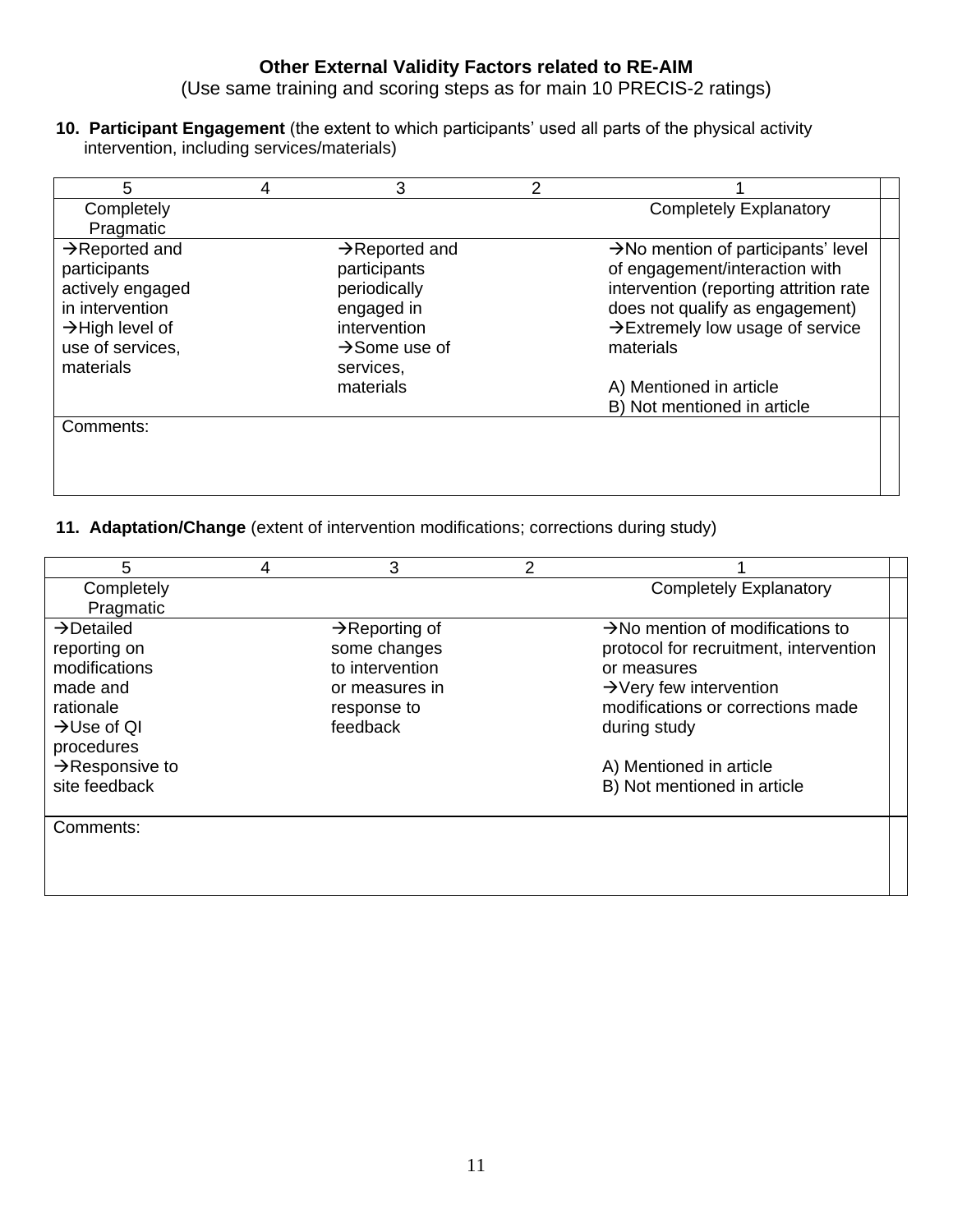# **12. Program Sustainability** (extent of efforts to continue behavioral intervention after study)

| 5                            | 4 | 3                  | 2 |                                                |
|------------------------------|---|--------------------|---|------------------------------------------------|
| Completely                   |   |                    |   | <b>Completely Explanatory</b>                  |
| Pragmatic                    |   |                    |   |                                                |
| $\rightarrow$ Detailed       |   | $\rightarrow$ Some |   | $\rightarrow$ No report of efforts to continue |
| reporting of                 |   | discussion of      |   | intervention after study                       |
| intervention                 |   | modest efforts     |   |                                                |
| sustainability               |   | to sustain         |   | A) Mentioned in article                        |
| $\rightarrow$ Explicit plans |   | intervention at    |   | B) Not mentioned in article                    |
| for handling off             |   | study end          |   |                                                |
| intervention site            |   |                    |   |                                                |
| Comments:                    |   |                    |   |                                                |
|                              |   |                    |   |                                                |
|                              |   |                    |   |                                                |
|                              |   |                    |   |                                                |
|                              |   |                    |   |                                                |
|                              |   |                    |   |                                                |

## **13. Unintended Effects** (extent to which harmful or beneficial consequences were reported)

| 5                      | 4 | 3                             | 2 |                                                    |
|------------------------|---|-------------------------------|---|----------------------------------------------------|
| Completely             |   |                               |   | <b>Completely Explanatory</b>                      |
| Pragmatic              |   |                               |   |                                                    |
| $\rightarrow$ Explicit |   | $\rightarrow$ Some discussion |   | $\rightarrow$ No efforts to prevent or report harm |
| discussion of          |   | of efforts to prevent         |   | to participants or capture unintended              |
| efforts to prevent     |   | harm to participants          |   | benefits only necessary for IRB                    |
| harm to                |   | or capture                    |   | requirements                                       |
| participants, report   |   | unintended benefits           |   |                                                    |
| on or capture          |   | additional to IRB             |   | A) Mentioned in article                            |
| unintended benefits    |   | requirements                  |   | B) Not mentioned in article                        |
| above and beyond       |   |                               |   |                                                    |
| IRB requirements       |   |                               |   |                                                    |
| Comments:              |   |                               |   |                                                    |
|                        |   |                               |   |                                                    |
|                        |   |                               |   |                                                    |
|                        |   |                               |   |                                                    |